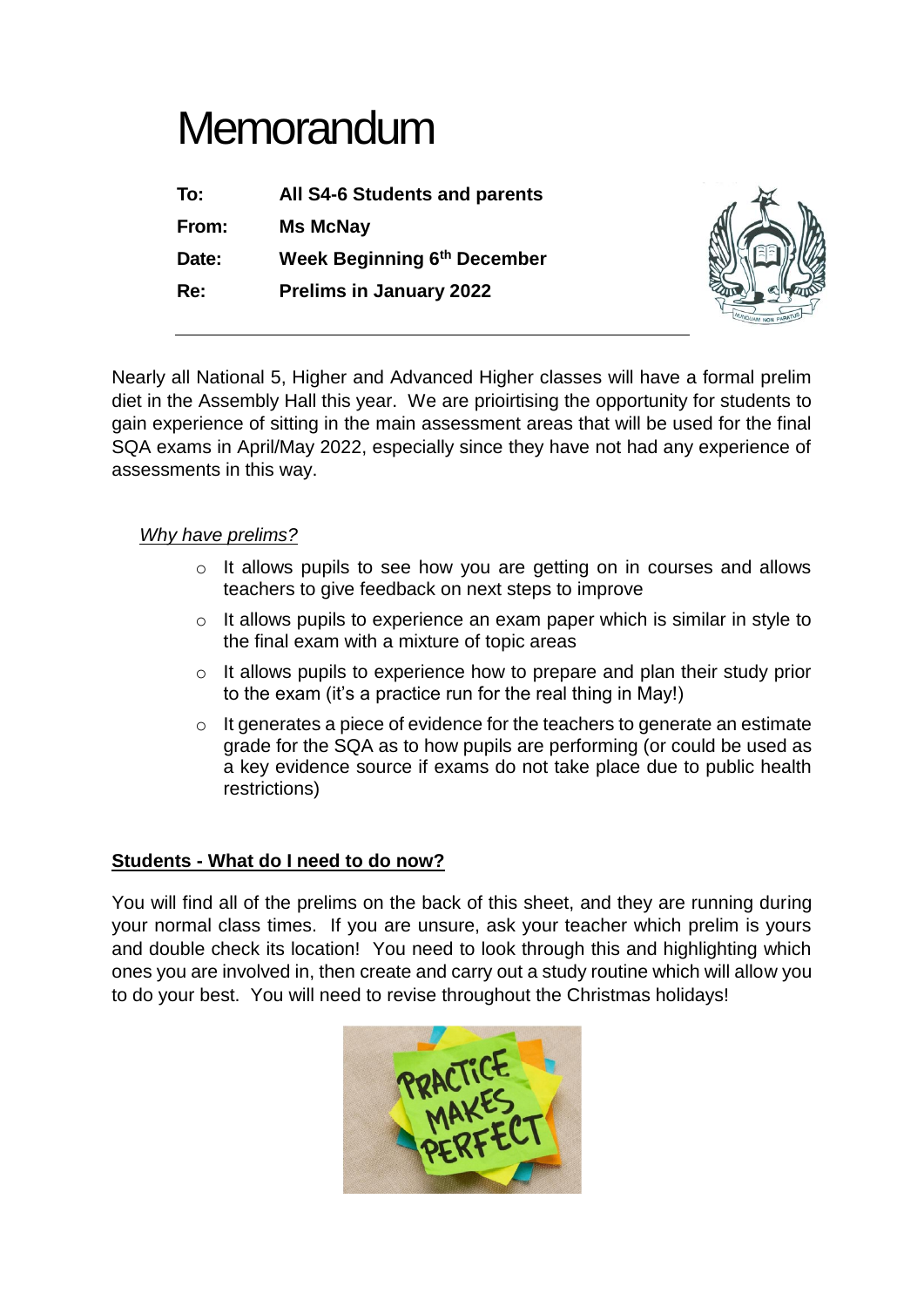|                           | Period                                                                                                      |                |                                       |                                                                               |                                                                     |                                                                         |  |
|---------------------------|-------------------------------------------------------------------------------------------------------------|----------------|---------------------------------------|-------------------------------------------------------------------------------|---------------------------------------------------------------------|-------------------------------------------------------------------------|--|
| Week 1                    | $\mathbf{1}$                                                                                                | $\overline{2}$ | 3                                     | 4                                                                             | 5                                                                   | 6                                                                       |  |
| Tuesday 11th<br>January   |                                                                                                             |                |                                       |                                                                               | Column F (26)<br>N5 Admin - in class<br>N5 RMPS (18)<br>AH RMPS (8) |                                                                         |  |
| Wednesday<br>12th January | Column A (100)<br>H Music (in class)<br>S4 N5 English (100)<br>S4 N5 English - Mrs<br>Hurst's class in room |                |                                       | <b>Column B (70)</b><br>$H$ Admin $(11)$<br>H MS (31)<br>H English (28)       |                                                                     |                                                                         |  |
| Thursday<br>13th January  | Column F<br>N5 Admin - in class                                                                             |                | Column D (24)<br><b>N5 Music (24)</b> |                                                                               |                                                                     | Column E (49)<br>N5 MS (43)<br>N5 Art (6)                               |  |
| Friday 14th<br>January    |                                                                                                             |                |                                       | Column B $(54)$<br>$H$ Admin $(11)$<br>S5/6 N5 English (15)<br>H English (28) |                                                                     | Column C (68)<br>N5 Geography (27)<br>N5 Biology (17)<br>H Maths $(24)$ |  |

|                           | Period                                                                                     |                |                                                                                                                                          |                                                     |                                                                                              |                                                                                        |
|---------------------------|--------------------------------------------------------------------------------------------|----------------|------------------------------------------------------------------------------------------------------------------------------------------|-----------------------------------------------------|----------------------------------------------------------------------------------------------|----------------------------------------------------------------------------------------|
| Week 2                    | $\mathbf{1}$                                                                               | $\overline{2}$ | 3                                                                                                                                        | 4                                                   | 5                                                                                            | 6                                                                                      |
| Monday 17th<br>January    |                                                                                            |                | Column D (58)<br>N5 French (4)<br>H French (3)<br>H Geography (9)<br>Ah Geography (17)<br>N5 Art (9)<br>H History (6)<br>AH English (10) |                                                     | <b>Column A (100)</b><br>S4 N5 English (100)<br>S4 N5 English - Mrs<br>Smyth's class in room |                                                                                        |
| Tuesday 18th<br>January   | Column E (68)<br>N5 Geography (26)<br><b>H RMPS (20)</b><br>N5 Drama (13)<br>H History (9) |                |                                                                                                                                          |                                                     | Column F (47)<br>N5 Chemistry (20)<br>N5 History (27)                                        |                                                                                        |
| Wednesday<br>19th January | Column A (79)<br>N5 Maths (27)<br>N5 App Maths (17)<br>H Maths (26)<br>AH Biology (9)      |                | S4 Maths (85)                                                                                                                            | Column B (85)<br>S5/6 N5 English in class           |                                                                                              | Column C (66)<br>H English (44)<br>H Maths (24)                                        |
| Thursday<br>20th January  |                                                                                            |                | Column D (37)<br>AH English (10)<br>N5 Practical Cookery (27)                                                                            | $NS$ French $-$ in class<br>$H$ French $-$ in class |                                                                                              | Column $E(6)$<br>N5 Art (6)                                                            |
| Friday 21st<br>January    |                                                                                            |                | S4 Maths (85)                                                                                                                            | Column B (85)                                       | Ah Maths (16)                                                                                | <b>Column C (87)</b><br>N5 Music Tech (in class)<br>H English (44)<br>H Chemistry (27) |